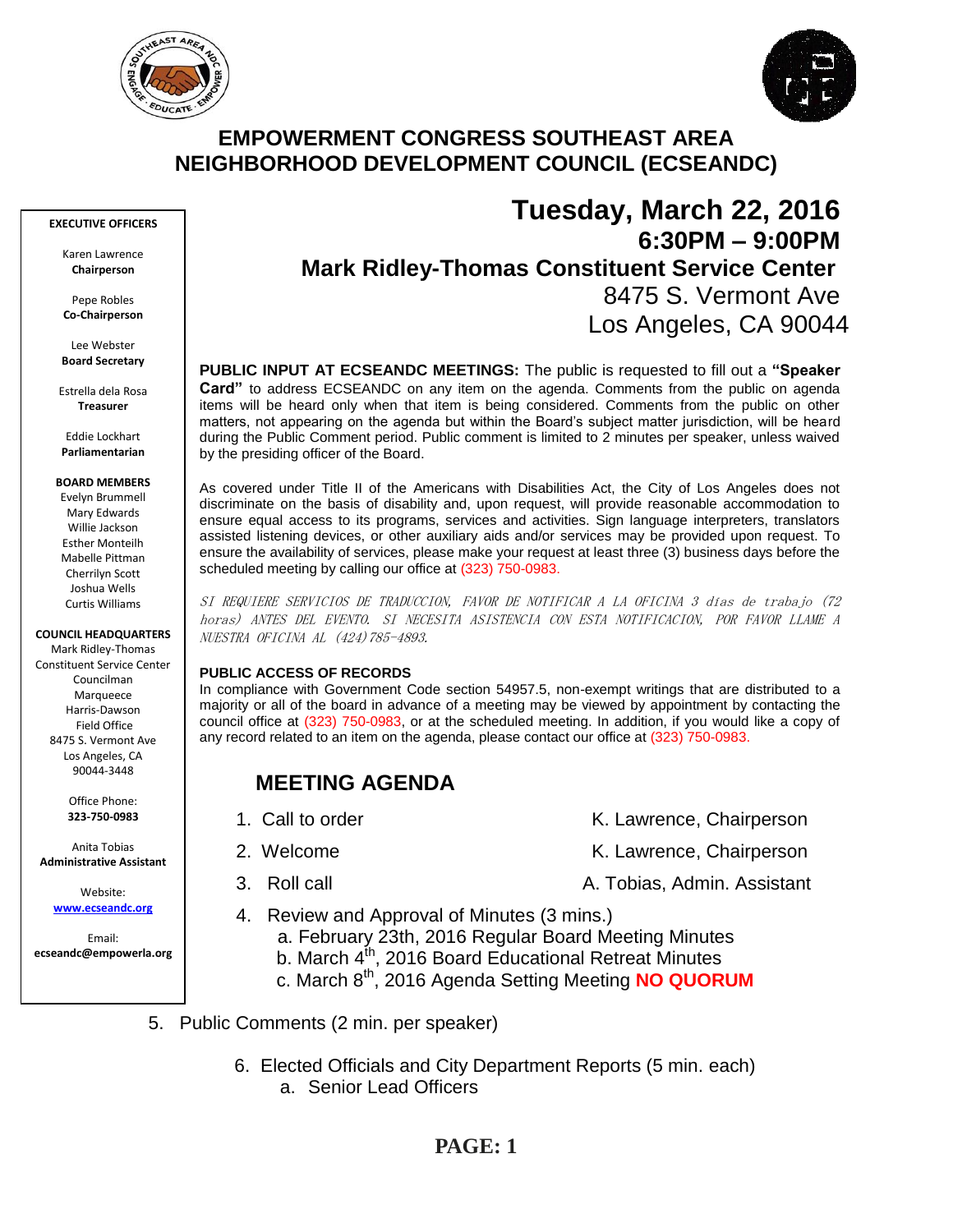- b. Council Districts 8, 9, 15
- c. Department of Neighborhood Empowerment (DONE)
- 7. New Business (40mins)
	- a. Presentation, Discussion, and Board Motion regarding partnering with LAPD Southeast to Co-Sponsor **the Clergy Walk/Talk on Thursday, March 31st, 2016**. **(NTE \$570 Officer Dawson Hill)**
	- b. Presentation, Discussion and Board Motion regarding Election for Region 9. **(Terrence I.E.A.) Candidate Registration Deadline** – April 12<sup>th</sup>, 2016 **Election Day** - Saturday, June 11<sup>th</sup>, 2016
		- b1. Appointing an Election Committee
		- b2. Scheduling Election Outreach Events
		- b3. Purchasing Items or Airtime to advertise Election
	- c. Discussion and Board Motion for Approval of February 2016 Monthly Expenditure Report (MER). (**Treasurer Ms. dela Rosa)**
	- d. Discussion and Board Motion regarding Thank You Cards for the attendees at our Councilman Brunch on Jan., 23<sup>rd</sup>, 2016. **(Ms. Monteilh and Ms. Lawrence)**
	- e. Discussion and Board Motion regarding purchasing a Flag and Standing Pole. **(Ms. Monteilh)**
	- f. Update and Discussion regarding NEW Email Addresses for Board (ie: Karen.Lawrence@ecseandc.org)
	- g. Discussion and Board Motion regarding 2015-2016 Budget **due by September 2015**: g1. Self-Assessment Form
- 8. Unfinished Business (5 min. per item)
	- a. Updates and Discussion regarding the Tunnel in front of Figueroa Street School at 510 W. 111<sup>th</sup> St., LA, CA 90044. **(Ms. Monteilh and Ms. Lawrence)**
	- b. Debrief regarding **Board Educational Retreat (Retreat AD-Hoc Committee: Chair – Ms. Webster; Members – Mr. Robles, Ms. Edwards, and Mr. Jackson – NTE \$1,000.00 EDU)**
		- b1. Friday, March  $4<sup>th</sup>$ , 2016 2:00PM – 6:00PM MRT Constituent Service Center

## **PAGE: 2**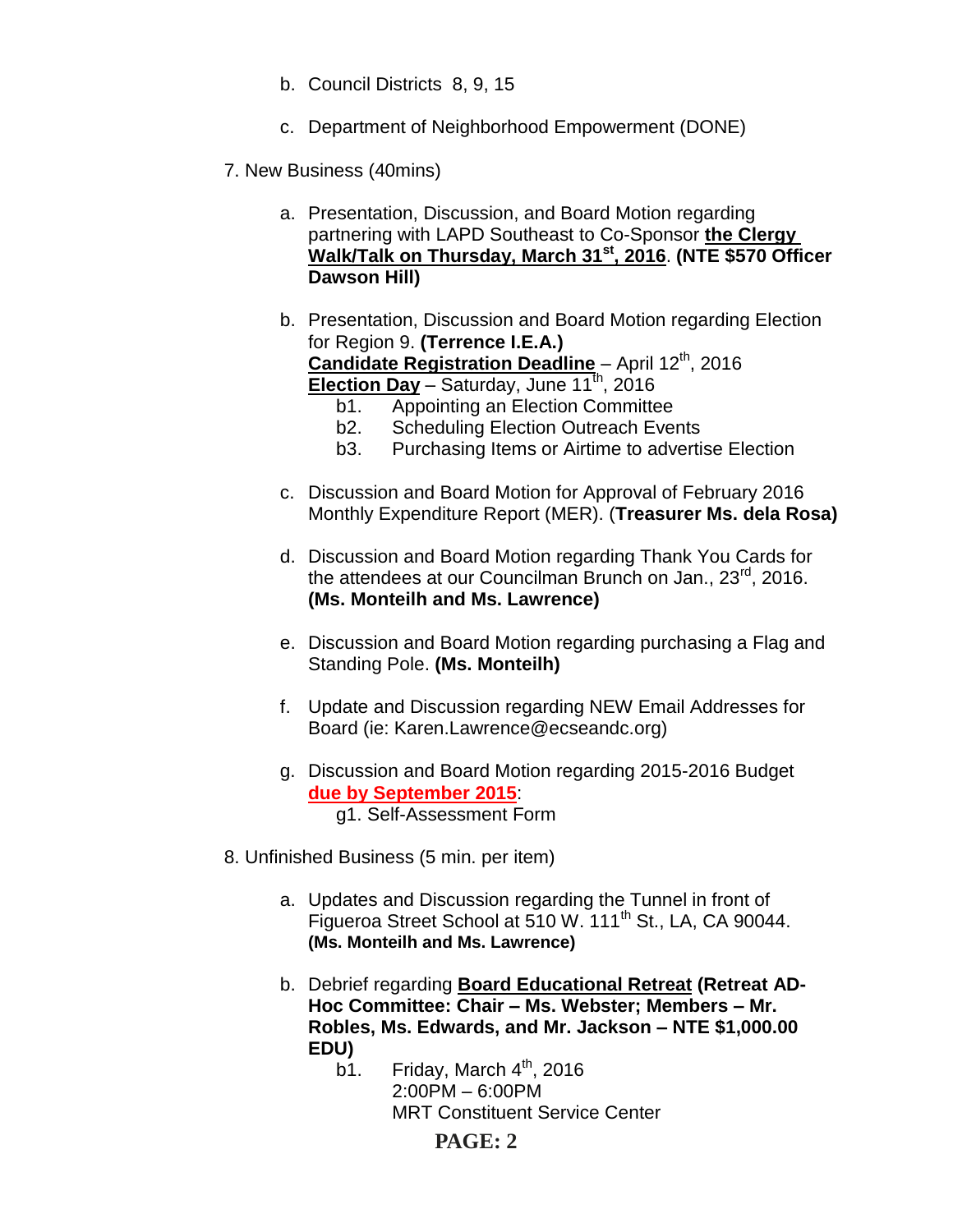c. Update on "CD8 End of Term Grant" for \$15,000.00 awarded to the ECSEANDC for Beautification.

## **END OF ACTION ITEMS**

Committee Reports (2 min. per committee)

- a. Budget Committee Chair **Chair** E. dela Rosa
- b. Outreach Committee Chair **Day 1. Wells**
- c. Quality of Life Committee Chair Vacant
- d. Beautification Committee Chair Fame E. Monteilh
- e. Public Safety Committee Chair. E. Monteilh
- f. Youth/ Young Adults Comm. Chair Vacant
- 
- g. Land Use Committee Chair **comparent** Vacant
- h. Hospitality Committee Chair  **C. Scott**
- 
- 
- 
- 
- 
- 
- 
- 9. **Board Vacancy:** Discussion and Possible Board Vote (5 min.)

Below are the ECSEANDC vacant board seats. Please See Bylaws for Duties & Responsibilities also Article 6 section 2E page 9.

**VACANCY - a) At-Large Rep 2 b) Area Rep 1A c) Youth Representative**

- 10. Board Member Comments (5 min.)
- 11. Chair Closing Comments (3 min.)
- 12. Adjournment

## **ANNOUNCEMENTS**

*Neighboring Neighborhood Council Meetings:* o WATTS

- o Board Meeting: 2nd Tuesday of the month at 6:30pm, meeting location: watts senior citizen center; 1657 E. Century Blvd., Los Angeles, Ca 90002- 2987, office location and phone number:10221 Compton Ave. #203, Los Angeles, CA 90002 (323) 564-0260
- o HARBOR GATEWAY NORTH o Board Meeting: 4TH TUESDAY OF THE MONTH AT 7:00 PM, Meeting Location: 135th Street Elementary School - 801 W. 135TH Street, Gardena, Ca 90247-2154, Office Location And Phone Number: PO Box 3723, Gardena, CA 90247, (310) 768-3853[, harborgatewaynorth.org](http://www.lacity.org/disclaim/disclaim.cfm?goto=http://HARBORGATEWAYNORTH.ORG%20%20%20%20%20%20%20%20%20%20%20%20%20%20%20%20%20%20%20%20%20%20%20%20%20%20%20%20%20/%20_blank)
- o COMMUNITY & NEIGHBORS FOR 9<sup>TH</sup> DISTRICT UNITY
	- o Board Meeting: 4th Friday Of The Month At 4:30 Pm, Meeting Location; Estelle Van Meter Center Sr. Center 606 E. 76th Street, Los Angeles, 90001-2802, office location and phone number; 7600 S. Avalon Blvd. Los Angeles, CA 90001, (323) 750-0496
- o EMPOWERMENT CONGRESS SOUTHWEST AREA NDC
- o Board Meeting: 3rd Monday of the month at 6:30 pm, Mark Ridley-Thomas Constituent Service Center 8475 S. Vermont Ave, Los Angeles 90044- 3448, office location and phone number; 8475 S. Vermont Ave, Los Angeles, CA 90044 – 3448, (323) 789-1434. o VOICES OF 90037
	- o Board Meeting: 4th Wednesday of the month at 6:30pm, meeting location: Normandie Avenue Elementary School, 4505 S Raymond Ave, Los Angeles CA 90037-2817, council contact information; (323) 299-0809
- o EMPOWERMENT CONGRESS CENTRAL AREA NDC
	- o Board Meeting: 4th Monday of the month at 6:30 pm, meeting location; Amistad Plaza Apartment community room 6050 S. Western Avenue, Los Angeles, Ca 90047-1464, office location and phone number, 8475 S. Vermont Avenue, Los Angeles, CA 90044-3448, (323) 789-1449. **EMPOWERMENT CONGRESS NORTH AREA NDC**
- o Board Meeting: 1<sup>ST</sup> Thursday of the month at 6:30 pm, meeting location, Expo Center Community Room. 2<sup>nd</sup> floor, 3980 So. Menlo Ave, Los Angeles, CA 90007.

## **NEXT ECSEANDC MEETING Tuesday April 12th, 2016 Time 6:30pm @ Judy Burton Tech School – 10101 S. Broadway, LA, CA 90003**

#### **ECSEANDC MEETING RULES**

All meetings are conducted in accordance with the Ralph M. Brown Act. The basic council rules listed here are contained either in that Act, the governing bylaws of this Council or in rules adopted by the Governing Board. All ECSEANDC Meeting Locations shall be compliant with the Americans with Disabilities Act.

**DEFINITION OF STAKEHOLDER**: [Bylaws Article 4 (5) "any individual who lives, owns property, works, participates in a community or faith-based organization, or attends classes within the geographic area of this

# **PAGE: 3**